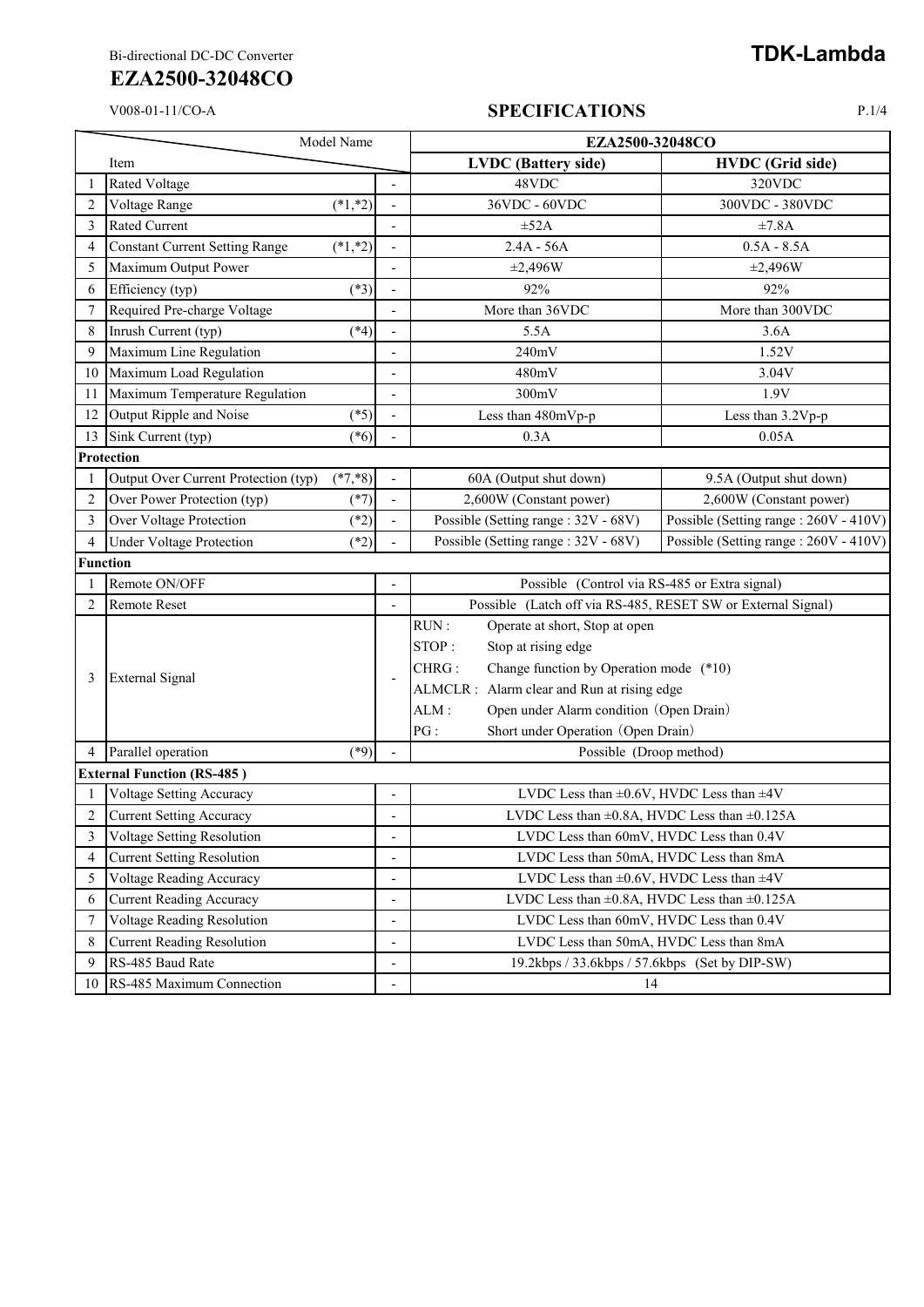Bi-directional DC-DC Converter **TDK-Lambda** 

## **EZA2500-32048CO**

### V008-01-11/CO-A **SPECIFICATIONS** P.2/4

|                  | Model Name                      |                          | EZA2500-32048CO                   |                                                                                                 |  |  |
|------------------|---------------------------------|--------------------------|-----------------------------------|-------------------------------------------------------------------------------------------------|--|--|
|                  | Item                            |                          | <b>LVDC</b> (Battery side)        | <b>HVDC</b> (Grid side)                                                                         |  |  |
|                  | Environmental                   |                          |                                   |                                                                                                 |  |  |
|                  | <b>Operating Temperature</b>    |                          | $-10^{\circ}$ C - $+40^{\circ}$ C |                                                                                                 |  |  |
| $\overline{c}$   | Operating Humidity              |                          | 30 - 90%RH (No Condensing)        |                                                                                                 |  |  |
| 3                | Storage Temperature             | $\blacksquare$           |                                   | $-20^{\circ}$ C - +70 $^{\circ}$ C                                                              |  |  |
| 4                | Storage Humidity                | $\overline{\phantom{0}}$ |                                   | 10 - 95%RH (No Condensing)                                                                      |  |  |
| 5                | Vibration                       | $\overline{\phantom{a}}$ |                                   | No Operation, 10-500Hz (Sweep 1min) 10.2m/s <sup>2</sup> Constant, X, Y, Z Each Direction 1hour |  |  |
| 6                | Shock                           | $\overline{\phantom{a}}$ |                                   | $196.1 \text{m/s}^2$ maximum                                                                    |  |  |
|                  | Cooling                         |                          |                                   | Forced Air Cooling by built-in FAN (Air Intake)                                                 |  |  |
| 8                | <b>Installation Location</b>    | $\overline{\phantom{0}}$ |                                   | Indoor use                                                                                      |  |  |
| 9                | Altitude                        | $\overline{a}$           |                                   | Less than 2,000m                                                                                |  |  |
| <b>Isolation</b> |                                 |                          |                                   |                                                                                                 |  |  |
|                  | Withstand Voltage               |                          |                                   | Primary (320V) - Secondary (48V) & Signals: 3kVAC(20mA) 1min                                    |  |  |
|                  |                                 | ٠                        |                                   | Primary (320V) - Chassis: 2kVAC(20mA) 1min                                                      |  |  |
|                  |                                 |                          |                                   | Secondary (48V) & Signals - Chassis: 707VDC 1min                                                |  |  |
| 2                | <b>Insulation Resistance</b>    |                          |                                   | Secondary (48V) & Signals - Chassis, More than 100MΩ at 500VDC 25°C, 70%RH                      |  |  |
|                  | <b>Safety</b>                   |                          |                                   |                                                                                                 |  |  |
|                  | Safety                          |                          |                                   | Approved by UL62368-1, CSA62368-1, EN62368-1.                                                   |  |  |
|                  |                                 | $\overline{\phantom{0}}$ |                                   | Approved by UL60950-1, CSA60950-1, EN60950-1.                                                   |  |  |
|                  |                                 |                          |                                   | (Expire date of 60950-1:20/12/2020)                                                             |  |  |
|                  | <b>Physical Characteristics</b> |                          |                                   |                                                                                                 |  |  |
|                  | Weight                          |                          |                                   | Less than 8 kg                                                                                  |  |  |
|                  | Size (W x H x D)                | mm                       | 422.8 x 43.6 x400                 | (Refer to outline drawing)                                                                      |  |  |

Please read instruction manual Carefully, before using the unit.

=Notes=

- \*1. Please refer to Derating Curve.
- \*2. It can be set via RS-485.
- \*3. Ta=25°C, rated voltage and rated current.
- \*4. Not applicable for the inrush current to Noise filter for less than 0.2ms.
- \*5. Measure with Ripple Noise Meter (RM-103 : Made in KEISOKU GIKEN Co.Ltd).
- \*6. Current sink appear when applied voltage is greater than output target voltage.
- \*7. Parameter is fixed.
- \*8. Shut down method, manual reset.(Latch off via RS-485, RESET SW or External Signal)
- \*9. Droop ratio can be set via RS-485.
- \*10. Heteronomy CV mode : Generate at short, Regenerate at open.

Grid Autonomy CV mode : Heteronomy Generate at Short, Autonomy at open. Battery Autonomy mode : No function.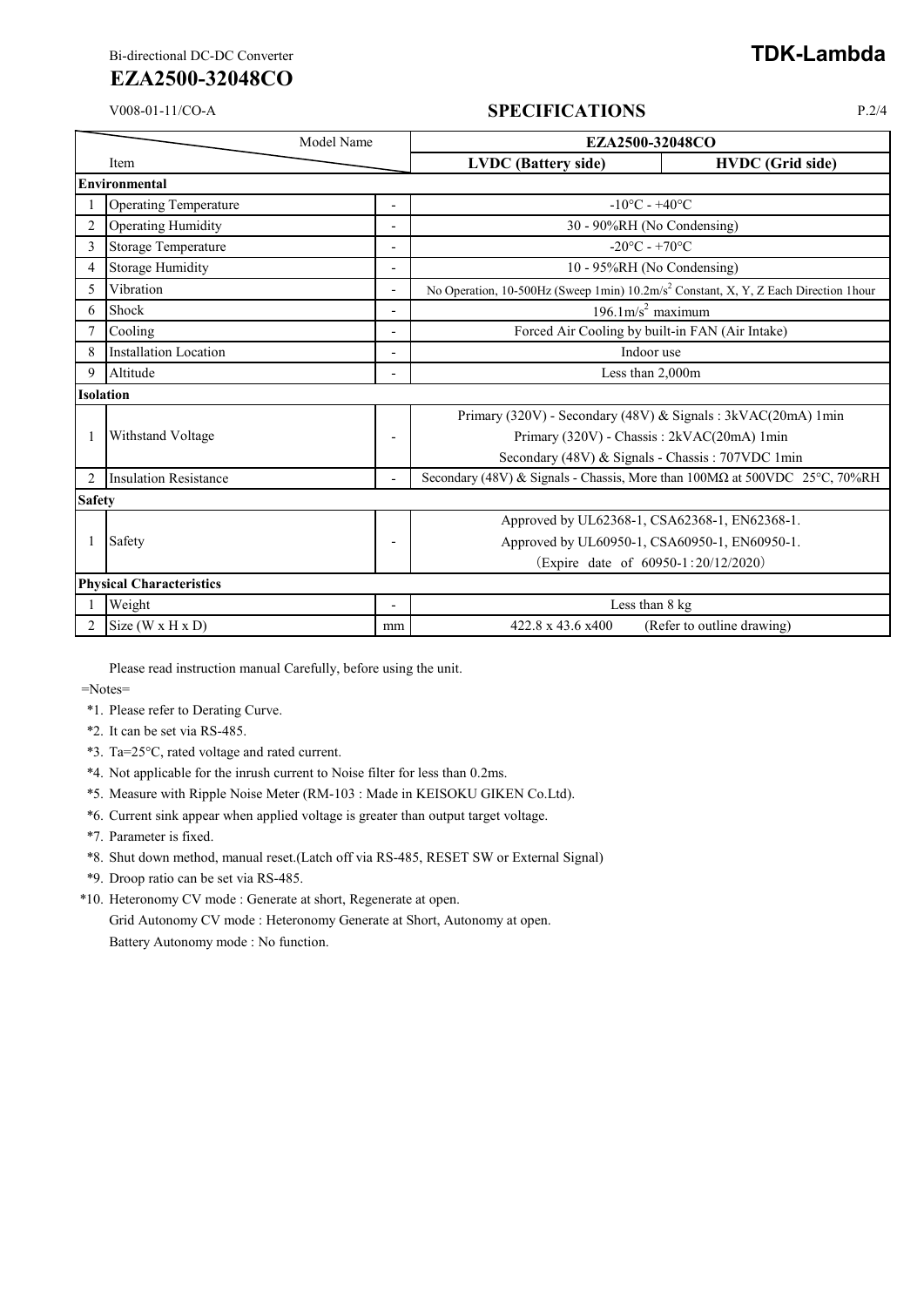# **EZA2500-32048CO**

#### V008-01-11/CO-A **SPECIFICATIONS** P.3/4

|                              | Model Name                                          |                          | EZA2500-32048CO                                                                                                        |  |  |  |
|------------------------------|-----------------------------------------------------|--------------------------|------------------------------------------------------------------------------------------------------------------------|--|--|--|
|                              | Item                                                |                          | <b>Operation Mode</b> (*11)                                                                                            |  |  |  |
| <b>Heteronomy CV mode</b>    |                                                     |                          |                                                                                                                        |  |  |  |
|                              | Operation mode                                      | $\overline{\phantom{a}}$ | Output voltage control at Generation and Regeneration.                                                                 |  |  |  |
| $\overline{2}$               | Power Conversion Direction State Method             |                          | External Signal CHRG or control via (RS-485)                                                                           |  |  |  |
| 3                            | LVDC CC at Regeneration<br>$(*12)$                  | ÷,                       | Possible (Control LVDC current constant).                                                                              |  |  |  |
| $\overline{4}$               | LVDC 0V Ramp up<br>$(*13)$                          |                          | Possible                                                                                                               |  |  |  |
| 5                            | <b>Battery Over Charge Protection</b><br>$(*14)$    | $\overline{a}$           | Possible                                                                                                               |  |  |  |
| 6                            | <b>Battery Over Discharge Protection</b><br>$(*14)$ |                          | Possible                                                                                                               |  |  |  |
| <b>Grid Autonomy CV mode</b> |                                                     |                          |                                                                                                                        |  |  |  |
|                              | Power Conversion mode                               |                          | Control HVDC voltage constant.                                                                                         |  |  |  |
| $\overline{c}$               | Dead Zone set<br>$(*14)$                            |                          | Possible                                                                                                               |  |  |  |
| 3                            | LVDC 0V Ramp up<br>$(*13)$                          |                          | Possible                                                                                                               |  |  |  |
| $\overline{4}$               | <b>Battery CC</b> mode<br>$(*14)$                   | $\overline{a}$           | Possible (Control battery side current with constant current mode)                                                     |  |  |  |
| 5                            | Forced Charge mode<br>$(*12)$                       |                          | Possible (Change to Hetronomy CV mode)                                                                                 |  |  |  |
| 6                            | <b>Battery Over Charge Protection</b><br>$(*14)$    |                          | Possible                                                                                                               |  |  |  |
|                              | <b>Battery Over Discharge Protection</b><br>$(*14)$ |                          | Possible                                                                                                               |  |  |  |
|                              | <b>Battery Autonomy CV mode</b>                     |                          |                                                                                                                        |  |  |  |
|                              | Power Conversion mode                               | $\overline{\phantom{0}}$ | Control LVDC voltage constant.                                                                                         |  |  |  |
| $\overline{c}$               | LVDC 0V Ramp up                                     | $\overline{a}$           | Possible                                                                                                               |  |  |  |
|                              | Other                                               |                          |                                                                                                                        |  |  |  |
|                              | PCB Coating materials                               | $\overline{\phantom{0}}$ | HumiSeal 1B51NSLU                                                                                                      |  |  |  |
| $\overline{2}$               | PCB Coating areas                                   |                          | Mounting surface and solder surface of six internal boards.<br>(Excluding discrete parts, screw holes, and connectors) |  |  |  |

Please read instruction manual Carefully, before using.

=Note=

\*11. Control mode can be set via RS-485 or DIP-SW setting.

\*12. It can be changed by External Signal.

\*13. It can start up under pre-charge voltage (less than 36V).

\*14. It can be set via RS-485.